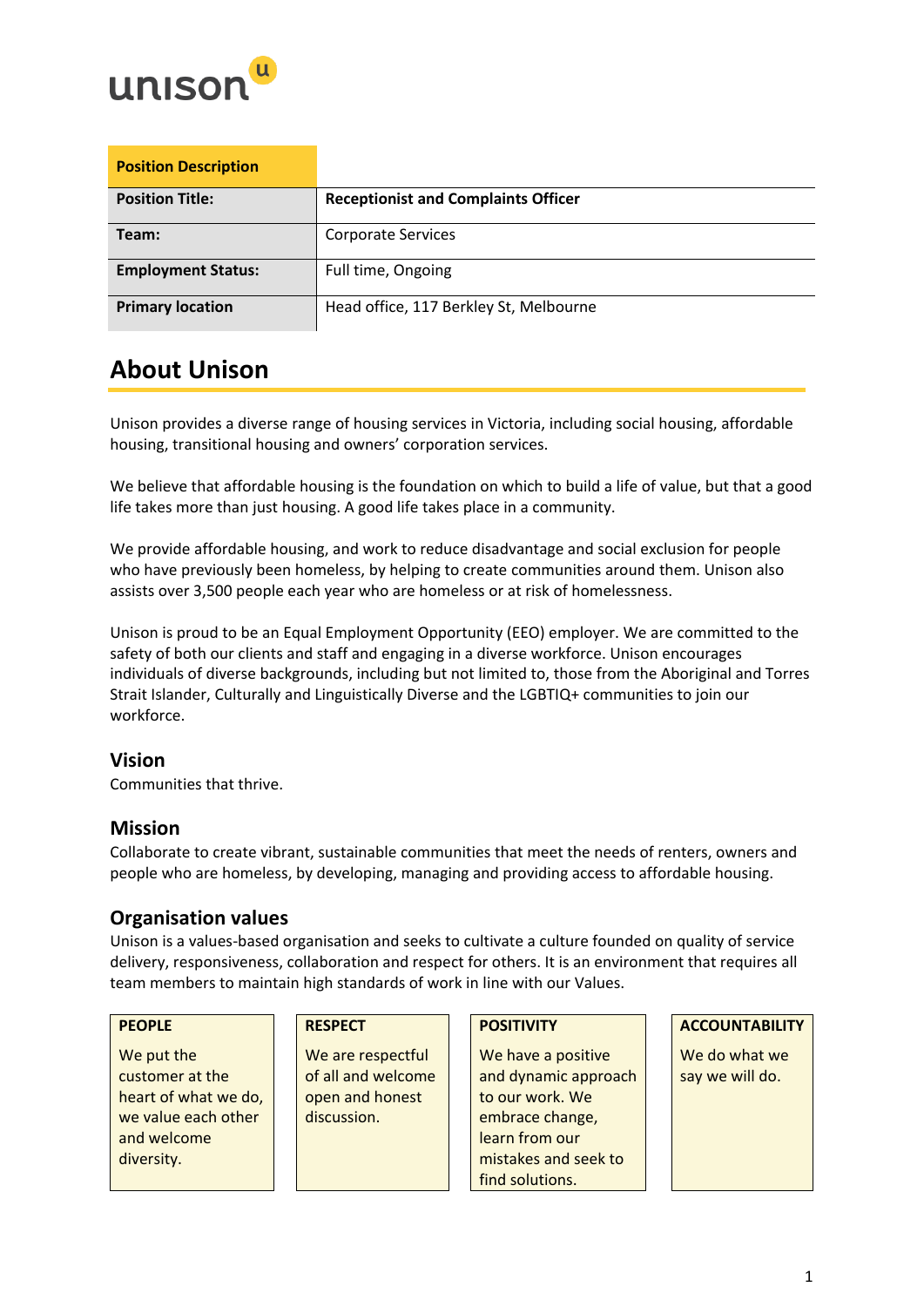

## **Position Objectives**

The Receptionist and Complaints Officer position is responsible for reception at 117 Berkeley St Melbourne (Head Office) and Unison's complaint management system. The position the first point of contact for stakeholders, is responsible for ensuring a welcoming environment and for the day to day management of Head Office. Critical to the position is the ability to exercise initiative and sound judgement and maintain a high level of confidentiality.

## **Key Accountabilities**

## **Administrative Support**

- Ensure all documentation and correspondence is filed and archived in an appropriate manner.
- Maintain registers as required, including members, stakeholders, suppliers, cars.
- Action incoming and outgoing mail.
- Reconcile credit card expenses for the CEO.
- Prepare and format required communication including reports, presentations and internal and external correspondence as directed by the Executive team.
- Assist in collation of content, formatting and tracking of submissions to government and other funding bodies (Expressions of Interest, Request for Proposals, Grant applications etc.).

## **Office Support & Reception**

- Act as first point of contact for head office, and direct enquiries or provide assistance as required. This includes welcoming visitors, answering incoming phone calls and directing renters and external stakeholders to relevant staff.
- Maintain office procedures for the head office.
- Maintain stationery, printing and kitchen supplies and coordinate re-orders within budget.
- Organise disposal of confidential waste.

### **Complaints Management**

- Designated complaint officer responsible for receiving and responding to complaints in a timely manner and ensuring the complaints register is accurate and current
- Monitor complaint inbox, determine the nature of the complaint, direct complaint to relevant stakeholders, liaise with stakeholders to gather information, draft correspondence for review by the Manager Risk and Compliance and relevant Executive member.

### **Personal Accountability**

- Champion a culture that is respectful, non-judgemental and inclusive in line with Unison's Values, Code of Conduct, Policies and Procedures
- Actively participate in activities and initiatives to promote and sustain a positive and collaborative workplace with colleagues and stakeholders
- Participate in team meetings, Unison staff meetings and other meetings and forums as required.
- Participate in regular performance review and planning
- Ensure regular reports relevant to the position are accurate and provided within specified formats and timelines
- Comply with all legislation, regulations, standards and Unison policies and procedures relevant to the position
- Other duties as directed by Unison.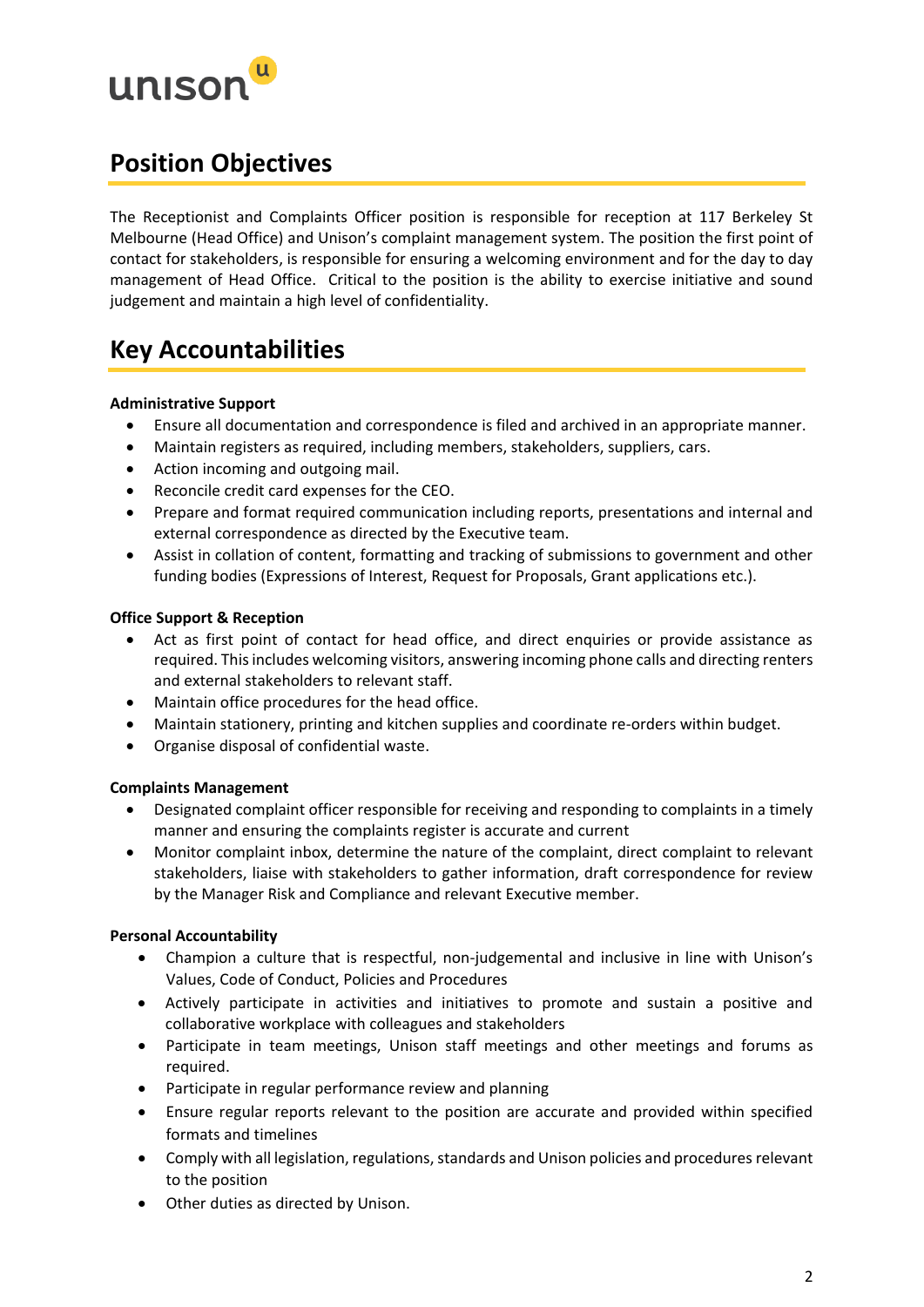

# **Key Selection Criteria**

| Qualifications &<br>Experience | Demonstrated skills and experience in the provision of receptionist<br>$\bullet$<br>and office administration roles                                                                                                                                                                                                                                                                                                                                                                                                                                                                                                                                                                                                                                                                           |
|--------------------------------|-----------------------------------------------------------------------------------------------------------------------------------------------------------------------------------------------------------------------------------------------------------------------------------------------------------------------------------------------------------------------------------------------------------------------------------------------------------------------------------------------------------------------------------------------------------------------------------------------------------------------------------------------------------------------------------------------------------------------------------------------------------------------------------------------|
| <b>Personal Qualities</b>      | Demonstrated High level interpersonal and team skills, including the<br>$\bullet$<br>ability to work co-operatively and promote a positive approach.<br>Commitment to social justice and desire to promote and model the<br>$\bullet$<br>values of Unison in all interactions with employees, tenants and clients<br>and the broader community.<br>Ability to problem solve and meet demanding work deadlines with<br>$\bullet$<br>limited supervision.<br>A proactive, collaborative mindset and demonstrated capacity to work<br>$\bullet$<br>independently and within a team environment.<br>Demonstrated ability to maintain confidentiality, maturity, and<br>$\bullet$<br>diplomacy in responding to/and in management of enquiries from<br>staff, customers and members of the public. |
| Knowledge and<br>skills        | Strong written and verbal communication skills<br>$\bullet$<br><b>Advanced MS Office skills</b><br>٠<br>Highly developed time management, planning and organisational skills<br>$\bullet$<br>with the ability to prioritise and meet deadlines.<br>High level of attention to detail<br>$\bullet$                                                                                                                                                                                                                                                                                                                                                                                                                                                                                             |
| Workplace Health<br>and Safety | Comply with Unison's OHS policy and procedures and applicable<br>$\bullet$<br>legislation and promote a positive safety culture<br>All employees have a duty to take reasonable care for the health and<br>$\bullet$<br>safety of themselves and others affected by their actions at work<br>Regularly inspect own work environment and report any incidents,<br>$\bullet$<br>hazards or near misses that can cause harm or that represent a threat<br>to public safety to the relevant Manager or Supervisor.<br>Actively participate in hazard identification and elimination where<br>$\bullet$<br>practical.                                                                                                                                                                              |
| Safety screening               | This role is subject to a satisfactory National Police History check and<br>$\bullet$<br>Working with Children Check.<br>Applicants who have lived overseas for 12 months or longer during the<br>$\bullet$<br>past 10 years are required to provide the results of an international<br>police check.                                                                                                                                                                                                                                                                                                                                                                                                                                                                                         |